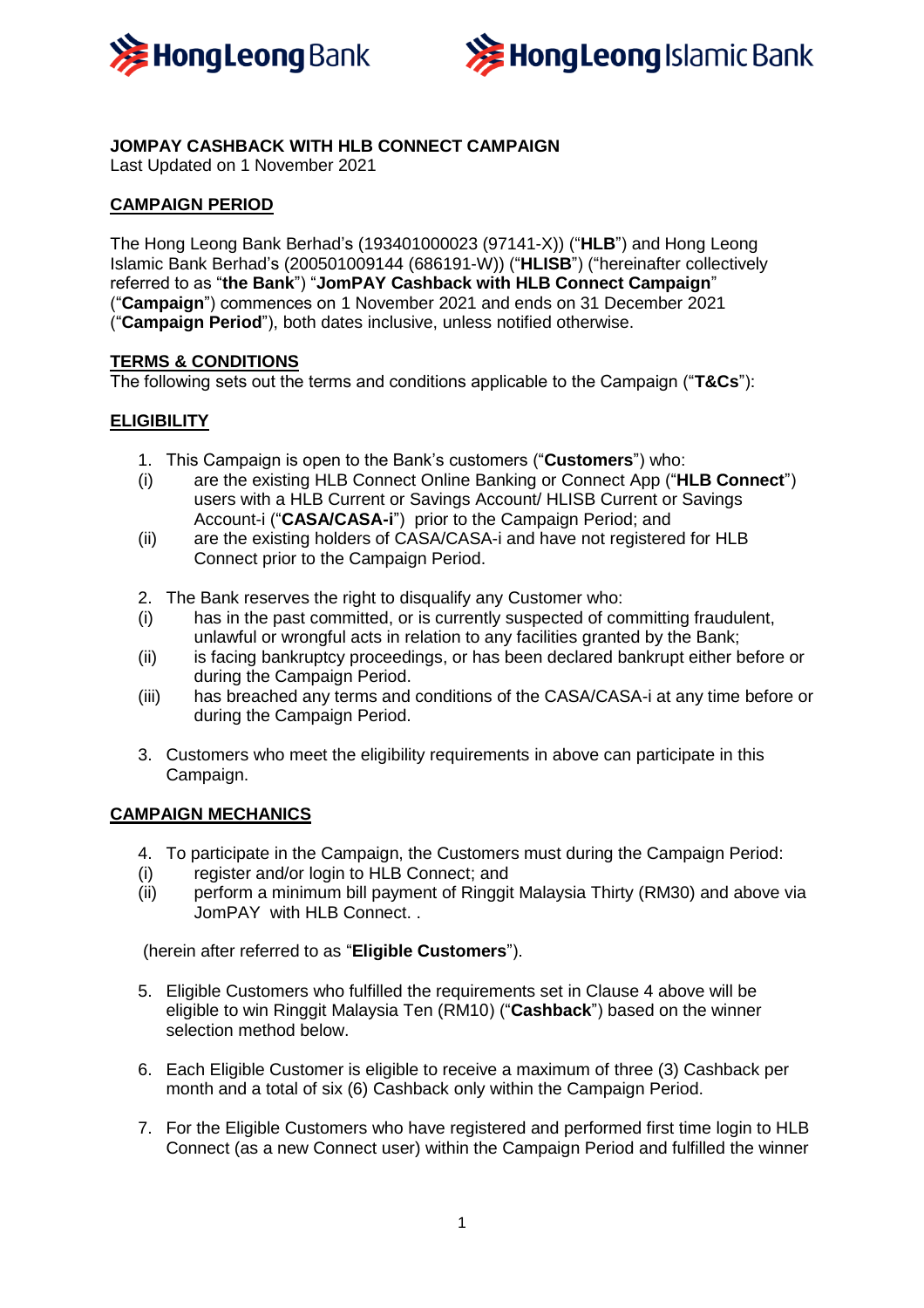



selection method below, they will be eligible to win an addition of Ringgit Malaysia Ten (RM10) ("**Additional Cashback**") on top of the Cashback.

- 8. Each Eligible Customer can only win one (1) Additional Cashback throughout the Campaign Period.
- 9. The total Cashback allocation for this Campaign is limited to Ringgit Malaysia One Hundred Fifty Thousand and Ten **(RM150,010**).
- 10. This Cashback allocation will be divided into Ringgit Malaysia Seventy-Five Thousand and Five (**RM75,005**) a month.
- 11. The Cashback will be awarded on a first come, first served basis to the Eligible Customers ("**Cashback Winners**") according to the winner selection method specified below.
- 12. Cashback is non-transferable to any third party and non-exchangeable for up-front credit, cheque or benefit-in-kind.

#### **WINNER SELECTION**

- 13. As part of the Cashback Winner selection process, the Bank will allocate serial numbers to each Eligible Customer on a first come, first served basis starting from serial number "1" throughout the Campaign Period.
- 14. Every 200<sup>th</sup> Eligible Customer will be selected to win the Cashback. Eligible Customers bearing the following serial numbers will be selected as the Cashback Winners: **200 th , 400th , 600th , 800th , and so forth.**

#### **FULFILMENT OF CASHBACK**

- 15. Cashback Winners will be notified via SMS or HLB Connect In App push notification or email if they have been selected as the Cashback Winners. The Cashback Winners list will be published in www.hlb.com.my/JomPAY ("**Campaign Website**") by 31 January 2022.
- 16. The Cashback (including the Additional Cashback) will be credited to the Cashback Winners' CASA/CASA-i with the Bank by 28 February 2022.
- 17. As such, Cashback Winners must maintain an active and valid CASA/CASA-i until 28 February 2022, failing which the Cashback shall be forfeited.
- 18. It is the obligation of the Cashback Winners to contact the Bank regarding the nonreceipt of the Cashback before 15 March 2022, failing which the Cashback Winners are deemed to have received the Cashback and any claim for reimbursement will not be processed.

### **GENERAL**

- 15. By participating in this Campaign, Customers agree:
- (i) that they have read, understood, accepted the T&Cs and agree to be bound by the T&Cs herein;